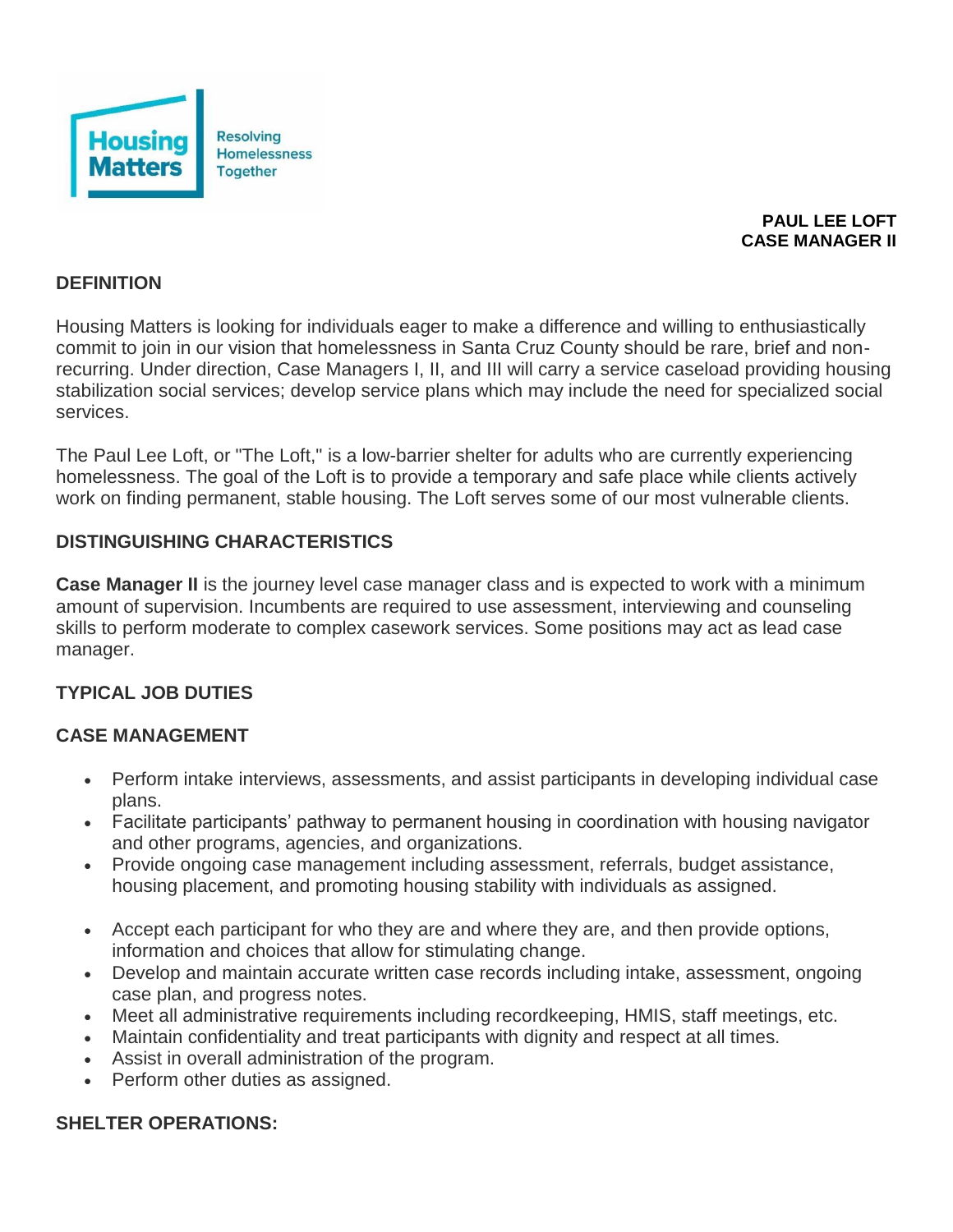Shelter Case Managers may be responsible for the following:

- Orient new shelter guests into the program, including outlining shelter policy and expectations, touring the shelter facility and dining hall, etc.
- Facilitate storage of personal items.
- Respond appropriately to potential crisis situations that may arise.
- Report any hazards to the Program Manager for immediate attention.
- Support the Program Manager in enforcing and maintaining campus and shelter policy.
- Assist with room/pallet shelter checks.
- Support the Direct Services Team in facilitating day services, shelter programs, and additional services.

# **ABILITY TO:**

- Communicate and relate effectively with clients, who may be emotionally or mentally disabled, medically disabled, elderly, substance abusers, victims of domestic violence or fiduciary abuse.
- Establish and maintain effective working relationships with others, including clients, family members and others who may be under distress or duress.
- Locate, develop, and use community and agency resources for the benefit of clients and advocate for services on behalf of clients.
- Facilitate maximum client participation in service plans.
- Manage assigned caseload and establish caseload priorities to meet client needs and agency expectations;
- Acting as a lead worker over a small group of case managers may be required for some positions.
- Prioritize and respond to demands of caseload in a prompt and efficient manner.
- Recognize and analyze problems, gather relevant information, establish facts, draw valid conclusions, respond to case details promptly, and communicate clearly and concisely both orally and in writing.
- Maintain current and accurate records.
- Learn complex regulations, policies and procedures and apply them appropriately in management of assigned caseload.
- Work effectively under pressure and deadlines.
- Deal with hostile, aggressive and abusive persons.

#### **TRAINING AND EXPERIENCE: Any combination of training and experience which would provide the required knowledge and abilities is qualifying. Typical ways to obtain these knowledge and abilities would be:**

- A minimum of one year of experience performing social service casework services comparable to a Case Manager I at Housing Matters in an exceptional manner exceeding all standards and abilities,
- A Bachelor's Degree from an accredited college with a major in social work, social welfare, human services, or one of the social or behavioral sciences.

# **SPECIAL REQUIREMENTS**

Possession of a valid California Class C Driver's License or must be able to provide suitable transportation which is approved by the organization may be required for certain positions.

# **HOURS and PAY**